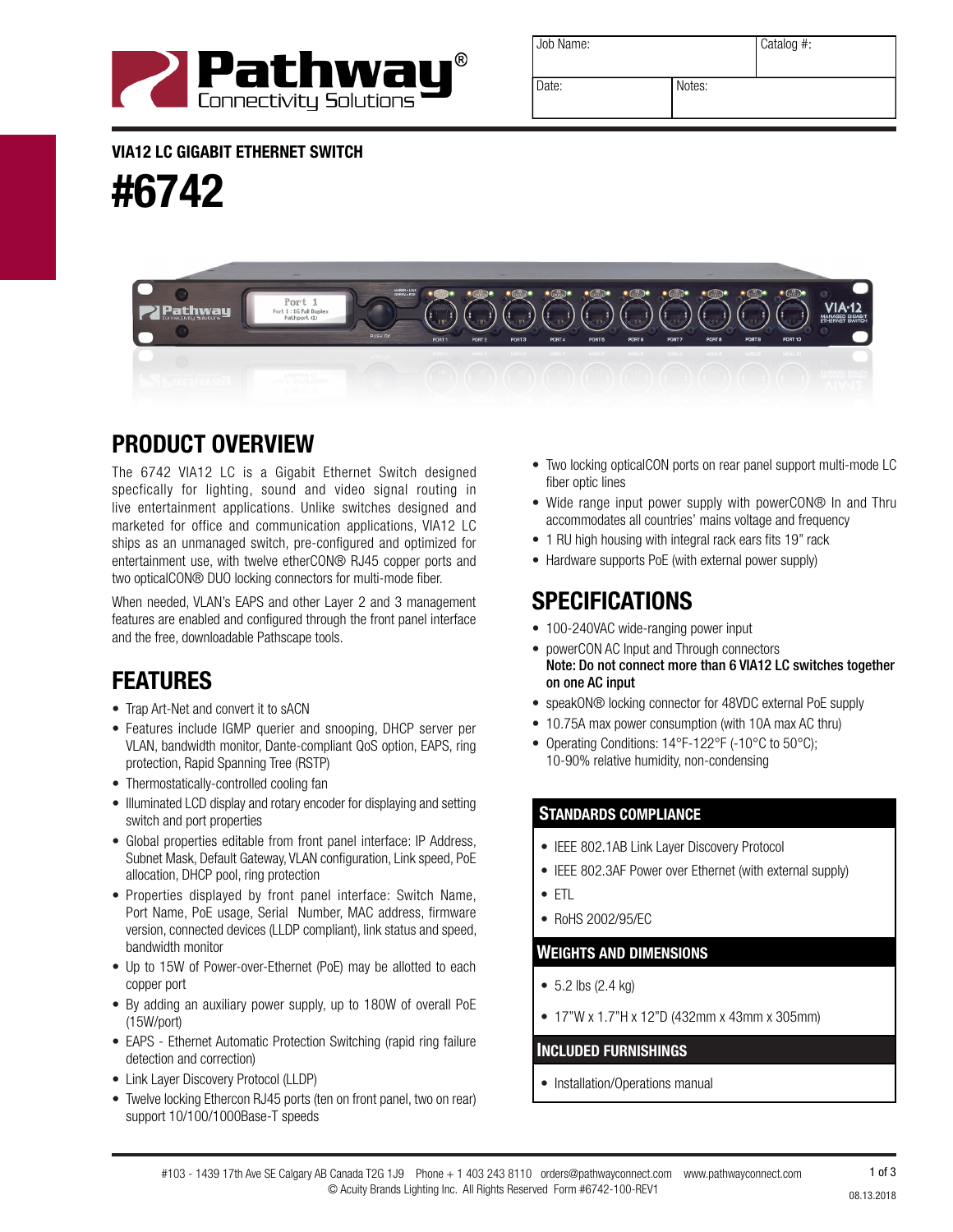

## FRONT PANEL



### REAR PANEL



#### DIMENSIONS